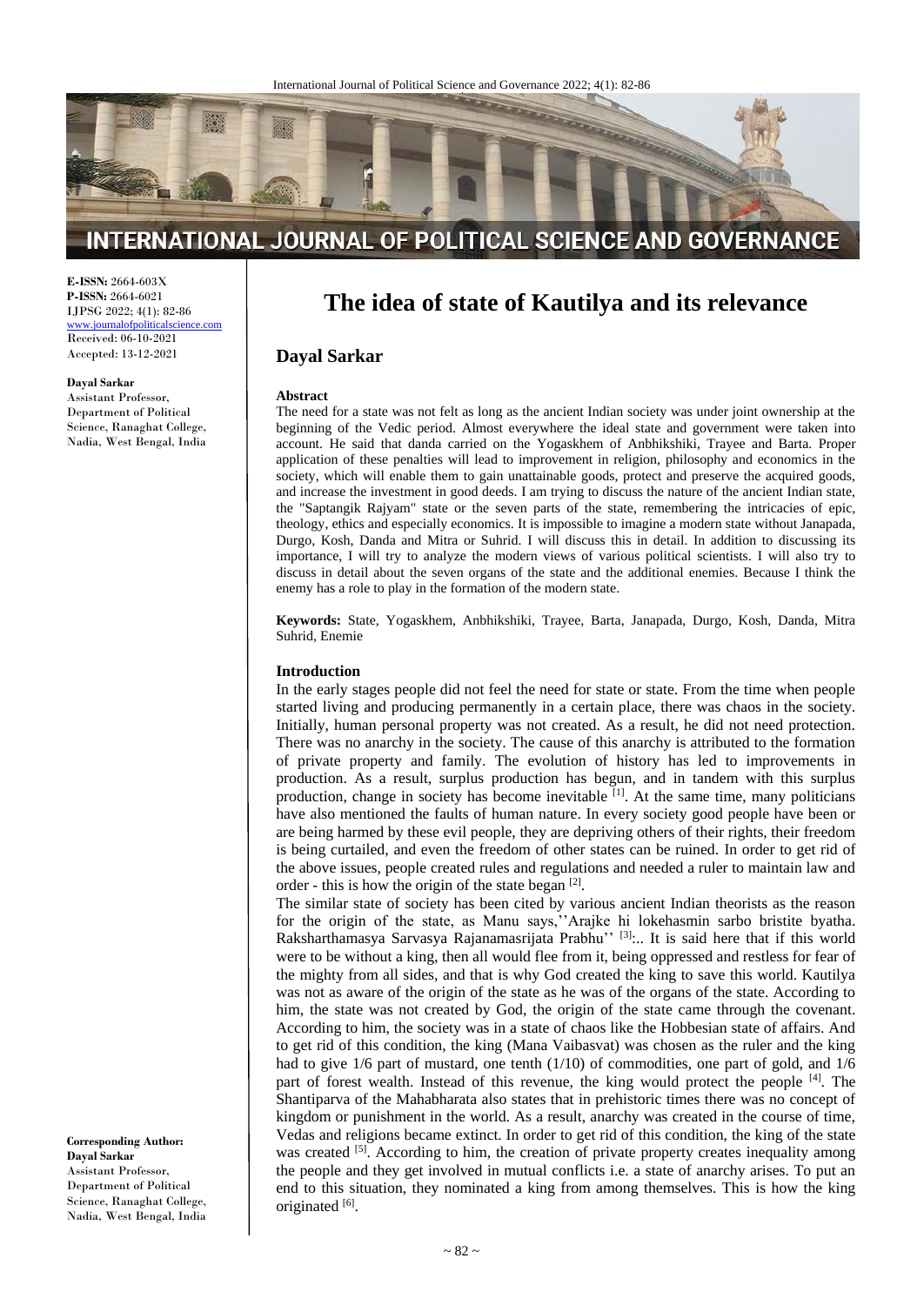However, it is worth mentioning that almost all the states have mentioned the state of anarchy as the reason for the creation of the philosophical state.

There is no clear and precise definition of the state in ancient Indian thought. Prabir Kumar Dey and Sraboni Ghosh have mentioned in the context of the discussion "Bharatya Rashtra Chinta" that Kautilya had called a town with a certain population a 'state'. Many analysts have suggested that the true definition of a state cannot be found in ancient texts, especially in Arthashastra, Manusanghita and Mahabharata. They refer to the state as different organs or elements [7] . The doctrine we find in the context of Kautilya's state is known as 'Saptang'. Kaptilya's earlier Smriti Yuga and later Kamandakiya Nitisara, Shukra Nitisara and the Tamil epic 'Kurul', Gautam Smriti etc. contain references to Saptanga Tattva. In the peace period of the Mahabharata, there is talk of seven organs with the state. In some texts, the eight limbs are mentioned, but we do not find any identification of the eighth limb. Although the nature of the state is discussed in various texts of ancient India, Kautilya's Saptanga theory is the most relevant, coherent, logical and thematic discussion on the nature of the state  $^{[8]}$ .

#### **Hexagonal theory**

"Swamya matya janapada durg kosh danda mitrani prakritaya:" [9] . Through this verse Kautilya mentions the seven organs of the state namely Swami, Amatya, Janapada, Durg, Kosh, Danda, Mitra. Among these, the Master, i.e. the king, is the lord of the Amatya, Janapada, Durg, Kosh and Danda-the lord of these five commodities. All these natures of the state are discussed below:

**Swami (King):** The most important of the seven elements of the state is the Swami or King. Monarchy was most prevalent in ancient India. Anarchy, its cessation of fishing, protection of the subjects and the need for monarchy and the king for the security of the state. This is why most of the scribes of ancient India considered the king or master to be the greatest part of the kingdom. According to Narendranath Bhattacharya's discussion on the 'Prachin Bharater Rashtra Tattwa ', people of any race or caste could be kings and even women could take this path [10]. But Kautilya says exactly the opposite. He said that the king would be a highcaste dynasty and that it would be hereditary, that is, he was a supporter of dynastic and high-caste monarchies. Regarding the importance of the king, Kautilya said, "Raja Rajyamiti Prakritisankshepe:". That is, the kingdom and the king, in short, the nature of the kingdom  $[11]$ . The other nature or elements of the state revolve around the king. To show the importance of a king, Kautilya has mentioned or equated many aspects of being a good king. Such as - a) dual rule (joint rule by two kings) or dual rule of brothers or fathers and sons, vairajya Much more pleasurable than b) blind king, (one who does not know scriptural knowledge) more or less pleasing or more harmful than the common scriptural king (one who knows scriptural knowledge but does not act according to scriptural knowledge). Explaining this, Kautilya says that it is possible for the blind king to be made to do good by the nobles, but the ruling scripture will destroy the king and himself by doing wrong by accusing the king of being a 'sinner'. c) The new king is more harmful than the sick king. Because the new king believes that he has gained the kingdom by his own power, that is, an

arrogance works in him which is the cause of his destruction. d) A weak but high-born king is better than a strong but low-born king  $[12]$ . In view of the contemporary state and socio-economic conditions, Kautilya favored a strong dictatorial king or monarchy. Because there was no political unity in ancient India at that time and at the same time India was again being invaded by external enemies, the king was at the top of the whole state system and the source of all authority.

Kautilya emphasized the importance of education in making the king so powerful and also mentioned some of his virtues. The Smriti Shastra, Sanhita, Mahabharata, Ramayana and Jatakakahini also emphasize on the proper education of kings and princes. Future king means the princes, if educated in the right way, will be able to control the ripus like lust, anger, greed and he will also be able to control himself. According to Kautilya, a self-controlled king can never be bad. According to Kautilya, the ideal king or future king mentions four types of qualities, namely a. Avigamic gune (Qualities of inviting nature) b. Prajnagune (qualities of intellect), c. Utsaha gune (Qualities of enthusiasm) and d. Aatmasampada gune (Personal qualities). These attract a king's subjects which gives the king legitimacy. Also Ambikshiki (philosophy) for Kautilya princes; The Trayi (Rik, Sam, Yaju:) emphasizes the teaching of Barta (economics) and Dandanity (science of politics).

Kautilya was very careful to protect the king. Advised the king to stay away from some Basana or guilt or danger. Kautilya introduced a political reality by advising the king to spy on his son and even renowned persons, and to refrain from evil deeds such as alcohol and other sensual abuses of the treasury and Dandanity<sup>[13]</sup>. Kautilya spoke of giving the king vast powers as well as many responsibilities and duties which would be observed for the welfare of the people. The king's main duty is to protect and protect his subjects. "The happiness of the king is the happiness of the people, the interest of the king is the interest of the people; It is not in the interest of the king to do what he likes, but to do what is dear to the people  $[14]$ ." The king will appoint staff in the most important office areas, arrange for the recruitment and training of military and civilian staff, outline politics and maintain social order based on caste as one of the main duties of the king. He provided more value to Artha (money) among Dharma, Artha and Kama. The administration is said to be governed by law. Other responsibilities include building bridges, irrigating, grazing for livestock, opening highways and mining, providing social security to the sick, the sick and the elderly, and imposing penalties on the king to prevent anarchy. Administering justice, penalizing and punishing offenders, emphasizing secular law, and recognizing reason as the source of state law [15].

**Amatya (Minister):** Due to the underdeveloped communication system in ancient India, it was not possible for the king to rule the state alone. So the king needed a royal assistant to perform his duties. Statehood was a prerequisite for good governance. There were various classes of royal servants like ministers and secretaries to help the king in his royal duties. Although there was little difference between them. The word 'minister' meant royal advisor, the word 'secretary' meant helper, the word 'amatya' meant personal secretary and the priest's job was to impart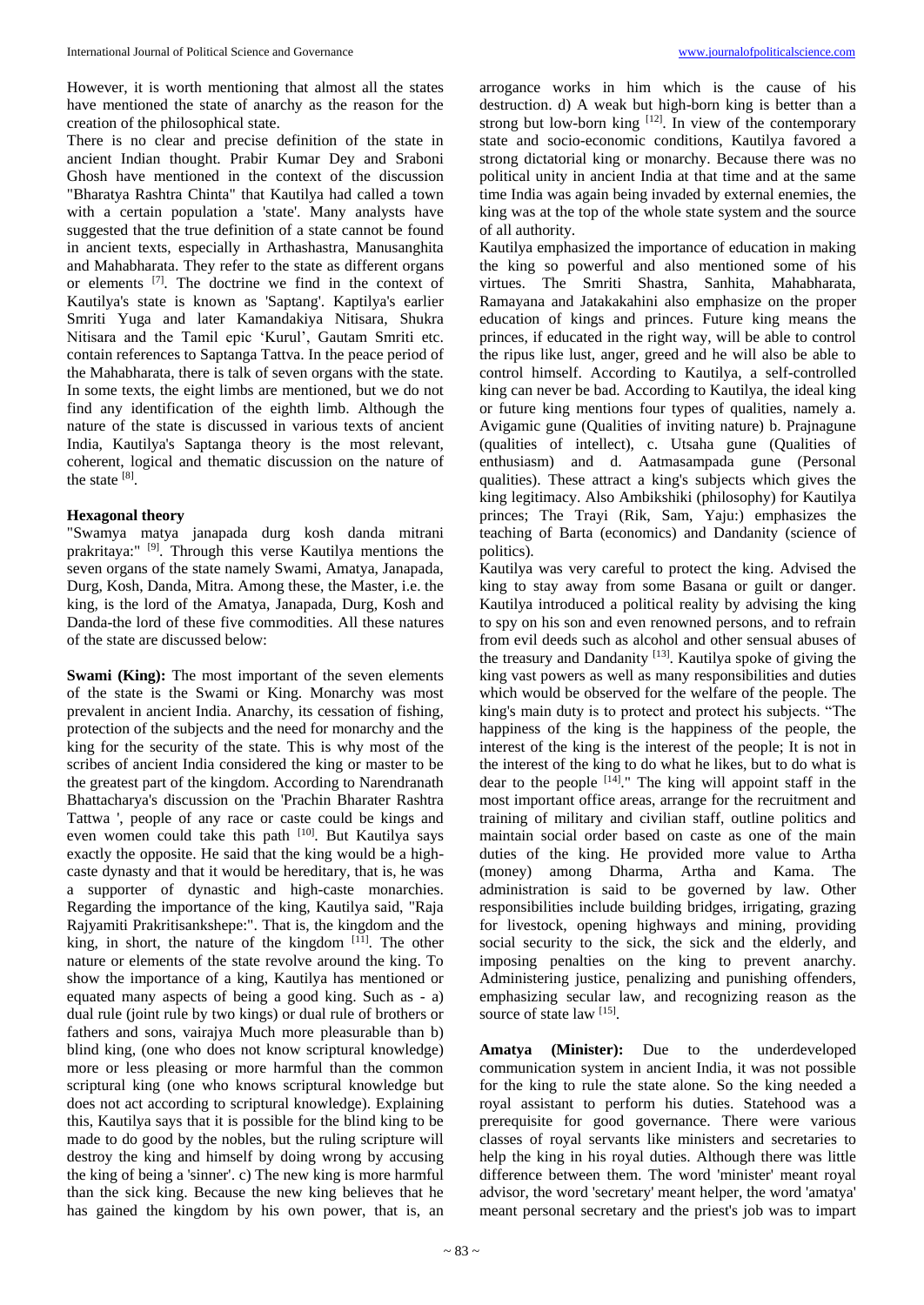Yajna and religious knowledge.These statesmen were called by different names at different times, such as a) In the age of Yajurveda Sanhita, Brahman and Upanishads, there was Ratnasabha (council of ratnins) to help the king, the status of Ratnasabha members was very high. During the Rajpeya Yajna, the king had to send gifts to the houses of all these members. b) In the age of Mahabharata, Arthashastra, Nitisar, there is a reference to the cabinet, but the number of state functionaries was different in different eras. It was generally considered to be based on the size of the state. Ten classes of ministers are mentioned in the Shukranity. The Mahabharata mentions eighteen Shatirthas, including 37 Amatyas and eight ministers. Although there is no mention of a minister in the Rikveda and Atharvaveda in a small country, it is known that there are three royal servants, namely Senani, Gramani and Purohit. There are 19 references to Kautilya's Arthshaastram, of which ministers (chiefs) and priests were high-ranking and 17 ministers were relatively low-ranking, and three more were mentioned [16].

According to Kautilya, kingdom or administration cannot be conducted alone. The task can be accomplished with the help of the king; Otherwise not. He gives an example, one chakra cannot revolve alone, one has to take the help of other chakras, and without the co-operation of the nobles, the monarchy alone is not possible [16]. In Arthshaastram, he spoke of three or four ministers, but not of Amatya. Kautilya has asked the king to act on the advice of the ministers. Since ministers are so important, Kautilya has spoken of four special tests for their appointment. A) Dharmaupadha (Religious allurement), b) Arthaupadha (Monetary allurement), c) Kamaupadha (Love allurement), And d) Vayaupadha (allurement under fear). The word 'upadha' here means to be tested by deception [18]. Kautilya has given a lot of importance to priests besides the importance of ministers, but the king will appoint a priest who is high-ranking, prosperous, well-educated in astrology and can benefit people by mantra. The king will follow the priest as the disciple follows the guru as the father follows the son and the servant follows the lord <sup>[19]</sup>. So it can be said that the role of priests in the governance of ancient India was in a very good place.

**Janapada (Population/Territory):** Janapada meant both the land and the inhabitants. The most important of the seven parts of this state of Kamandak Nitisar is Janapada or State (here Janapada is called State). - There will be abundant grain production, abundant mineral resources, grazing areas for livestock, abundant forest resources, water, sacred settlements, as well as many small artisans and merchants and large farmers living where all the people make a living. Yes, the state can be improved if we try to have such a town  $[20]$ . The fertility of the land will be such that even after meeting the needs of the people, the needs of the people of the neighboring states are met in times of crisis. Kautilya was like this about the inhabitants --- they would be skilled in agriculture, loyal to the king and virtuous. Most of the inhabitants will be productive class  $[21]$ . There were also plans for settlement. In the literal sense, the standard arrangement was such that half of the inhabitants of the whole town would be Shudras, meaning productive class, half of the Shudra class would be Vaishya, half of the Vaishya class would be Kshatriyas and half of the Kshatriyas would be Brahmin community or class [22]. One village consisting of one hundred to five hundred

families and the largest unit of the town consisting of 800 villages<sup>[23]</sup>.

We have to protect and make every effort for the economic growth of the state, the people have to be hardworking and religious.

**Durga:** In the Manusanghita, the Durga or fort means pur, meaning the king's abode was called pur. Here Pur or Rajdhani was more important than the state or Janapada<sup>[24]</sup>. Manusanghita mentions 6 types of forts namely Dhandurga, Mahidurga, Jaldurga, Vrikshadurga, Nru Durga, Giridurga. Of all these forts, the king's fort is the best in times of crisis. Mentioning the necessity of the fort, Manu said that one warrior is capable of defeating hundreds of warriors from behind the fort. Therefore, it is necessary to build a fort for the security of the king, especially the kingdom  $[25]$ . In the Kamandakanity mentions five types of forts namely Giridurga, Jaldurga, Marudurga, Ushardurga, Bondurga. There is talk of setting up a city within the fort where there will be plenty of water, grain, and wealth. The water fort is said to be suitable for the king because one can easily get out of this fort. Kautilya, in his State Security Management, said that forts should be built in the center of the state and around the state. Kautilya speaks of four types namely hill forts, water forts, desert forts and forest forts. Among these, desert forts and forest forts provided shelter to the king in case of emergency. He has given the rules of what each fort will look like, meaning that people of all professions can stay in these forts. Of these, the artisans have been given more importance because the people of that profession were needed more to defend the capital. Kautilya's remarkable architectural and technological prowess in the management of the fort is what elevates Kautilya to a high position, so it can be said that in ancient times the power of the king depended on the power of the fort [26].

**Kosh (Treasury):** The Treasury is the foundation of the state, so the most important element of the state is the Treasury because all the functions of the state depend on money. This view is supported by Manu and Kautilya. The main source of Treasury is Rajkar. Kautilya mentions that the treasury will be acquired through the previous kings or in a just manner. It is said that 1/6 of the grain produced, one-tenth of the revenue of the product will be collected. However, in times of crisis, some increase is said to be onethird or one-fourth. The treasury will be full of gold, silver, gems and cash so that there is no difficulty in times of crisis in the state, i.e. all the dangers of the state can be overcome. According to Kautilya, the king will collect all the wealth in a fair and lawful manner  $[27, 28]$ . Kautilya was very careful about protecting the treasury. He said that a number of warehouses and granaries would be set up to store the collected goods. The goods would be protected by a royal official who was called 'Sannidhya' and a 'collector' who would ascend properly to collect the revenue. In addition to calculating the income and expenditure of the Treasury, if the treasury needs to increase, it will show less income by showing more expenditure. In addition, some common ways to increase the treasury are cautious, such as increasing the area of the state, increasing respect for human work or profession, recovering stolen goods and fines as punishment for thieves, increasing production in agriculture, increasing grain production, etc. <sup>[29]</sup>. The Kamandakanity Treasury for special attention to be paid to the treasury. Do not spend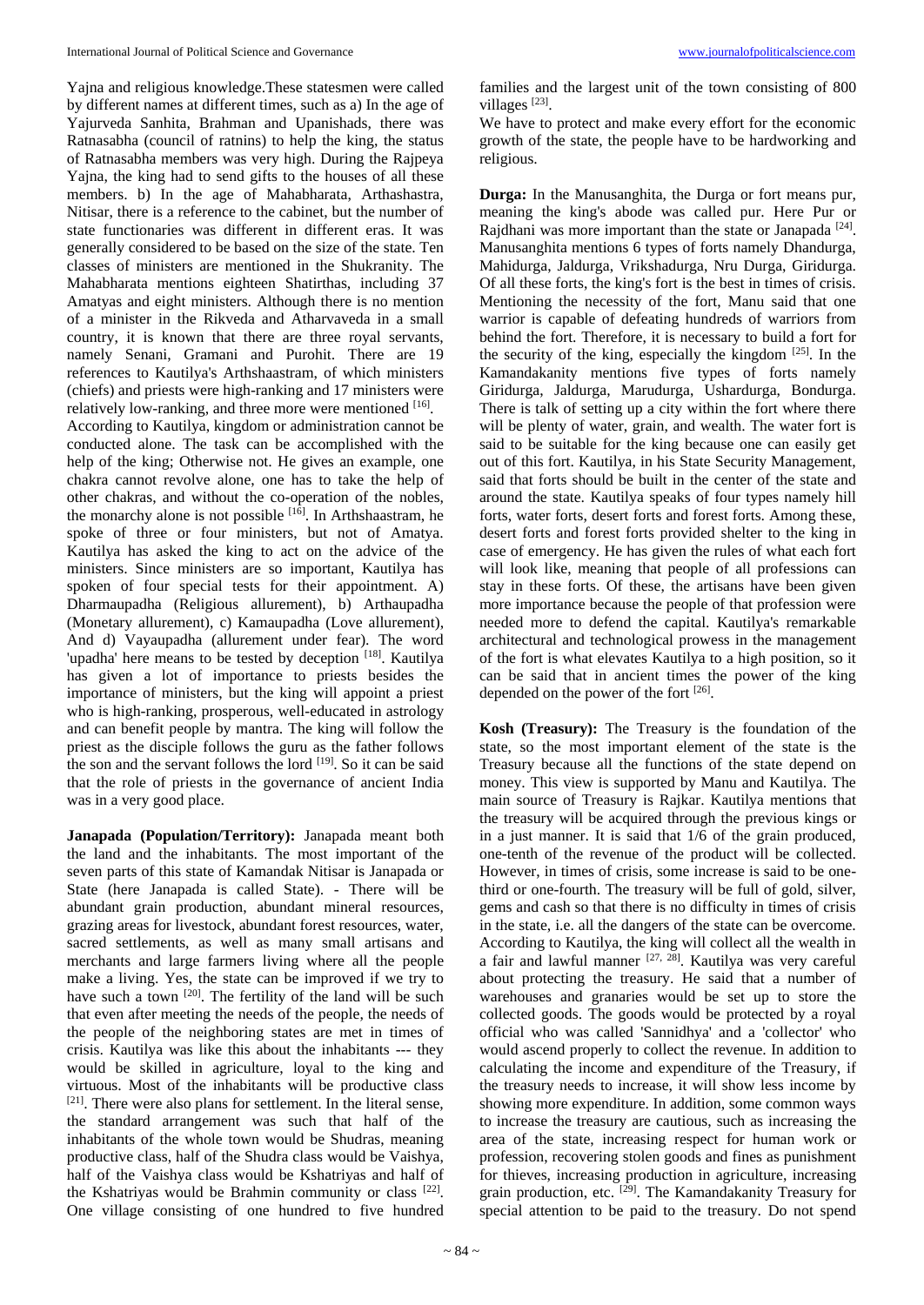more than what the king will earn here. Moreover, the king will inquire about the treasury every day. The kings are said to be the source of 7 things such as agriculture, construction of trade roads, reservoirs, mines, forest products, forts, bridges and colonization of deserts will increase. Therefore, in terms of importance, the Treasury is intimately involved with every organ of the state, not only involved but also dependent [30].

**Danda (Army):** Danda is one of the elements of the state. It usually refers to the power of Danda or repression. Another meaning of Danda is to 'hold'. When Danda is associated with the work of saving people or as a symbol of justice to save the world, Danda means to hold. Kautilya never supported unlimited coercion. He wanted proper Danda. But the Danda will be successful. The standard state requires the application of penalties; Otherwise, anarchy arises again and the people suffer as a result of the strict application of punishment. The king's rule was weakened by light application. That is why Kautilya says that the people are happy and prosperous as a result of the application of proper punishment [31].

Danda or Punishment is compared to a special aspect of the sovereign power of the state. The main aspect of this sentence was the army. In Arthshastra, Kautilya speaks of four types of soldiers: hereditary, mercenary, wild-tribe, infantry made up of professional soldiers, cavalry, elephant cavalry, and chariot cavalry. In the period of peace in the Mahabharata, we find the word of eightfold force or Danda elephant, horse, chariot, infantry, naval, bishti (non-worker), native and mercenary army <sup>[32]</sup>. Arthshastra describes what weapons the army will use. According to Kautilya, the ideal army will be strong, loyal, tolerant and skilled in martial arts. This skill of the army enhances the power of the king.

**Mitra (Friend / Ally):** The last limb Mitra or Ally of the seven limbs is a very important element for the protection of the kingdom. Scholars have spoken of various allies or friends. In the Mahabharata Shantiparva we find mention of four types of allies namely Samarth, Bhajman or Loyal, Relative and Artificial. Of these, loyal and relative allies are the best. However, in the peace period of the Mahabharata, Bhishma says that there is no permanent ally or non-ally in politics, everything is relative. It depends on the space-timepot [33]. There are also four types of allies known in Kamandaka Nitisara, namely, putra-putradi, i.e. ally at birth, ally by marriage, hereditary ally, ally who saves from various dangers. Signs of a friend in love with a friend [34]. According to Kautilya, there are four types of allies. Hereditary ally, unconditional ally, non-discriminatory and great ally. Inter-state relations tie depends on all these. In order to measure the power of a state, it is necessary to measure the power of the state as well as the power of the ally. In this context, Kautilya has come up with a number of concepts, such as Mandal Theory, shadshunya Theory, Three Types of State, Four Ways and Diplomatic Institutions. It is through these ideas that the real political reality of Kautilya is identified [35].

### **Evaluation and Current Relevance / Discussion**

How much is clear from these discussions a) Ancient Indian state thinkers have almost all blamed pre-state anarchy on the origin of the state. Kautilya has said the same thing. According to Kautilya, the state was not created by God, but the state originated through a special condition. For this the people had to pay a tax to the state which can be seen even today. Kautilya was very much aware of the state of chaos or anarchy (fishlike condition) of the state among the ancient Indian statesmen. For this reason, he always wanted to form a strong state. To him the king excelled as the bearer of sovereignty, in which he gained allegiance so that the internal affairs of the state were disciplined and at the same time they got good governance. Introducing a coherent politics for the sake of reality. Even today, this state theory is very relevant. Even today we follow this theory of Kautilya.

- b. Although the king was at the top of the whole state system and the source of all authority, he was responsible and accountable to the people, that is, the power of the king was controlled with many restrictions. In this context, it can be said that both the king and the subjects insist on more duties than rights which are tools of social welfare. The religion of both the king and the subjects depends on the duty.
- c. At present we see that in order to establish good governance, it is necessary to bring welfare to the citizens of the country. At the heart of this good governance is the responsibility and duty of the state or the king and the administrative department to meet all the needs of the common people. The administration was always aware of various strategies to maintain transparency and dynamism, which were essential for good governance and the king had to be held accountable for the work of the departments. From this it is clear that Kautilya is very skilled in establishing good governance.
- d. The seeds of the welfare state that we find in modern state thought are contained in Kautilya's state theory or Saptanga theory. According to modern political scientists, the two main aspects of a welfare state are social work and social security work which are found in the state theory of Kautilya. In this context, it can be said that Kautilya developed a beautiful economic policy theory for the management of the state system. It was the king's duty to secure the market system. At the same time, one of the duties was to provide welfare to the people. For example, it is the duty of the state to provide money or materials to the elderly, infirm, orphaned children, widows and widowers. At present this issue has spread all over India and the world.
- e. Kautilya created his politics completely secular. In ancient India, the secular character of this state bears the hallmark of modernity. Although Kautilya had a prominent role as a political priest and was merely a consultant, the main role of the state was played by the king. Even today, almost 75 years after India's independence, the way in which secular politics is conducted is extremely endangered as an Indian nation, so one of the tools to get rid of it is to separate religion from secular politics. Kautilya has been able to do this work in a skillful way for a long time which carries the identity of modernity.
- Kautilya has beautifully explained the need for huge skilled staff or bureaucracy to run various aspects of the state. Although there are differences in the external field, the bureaucracy is not materially different from the current bureaucracy, that is, the bureaucracy he is